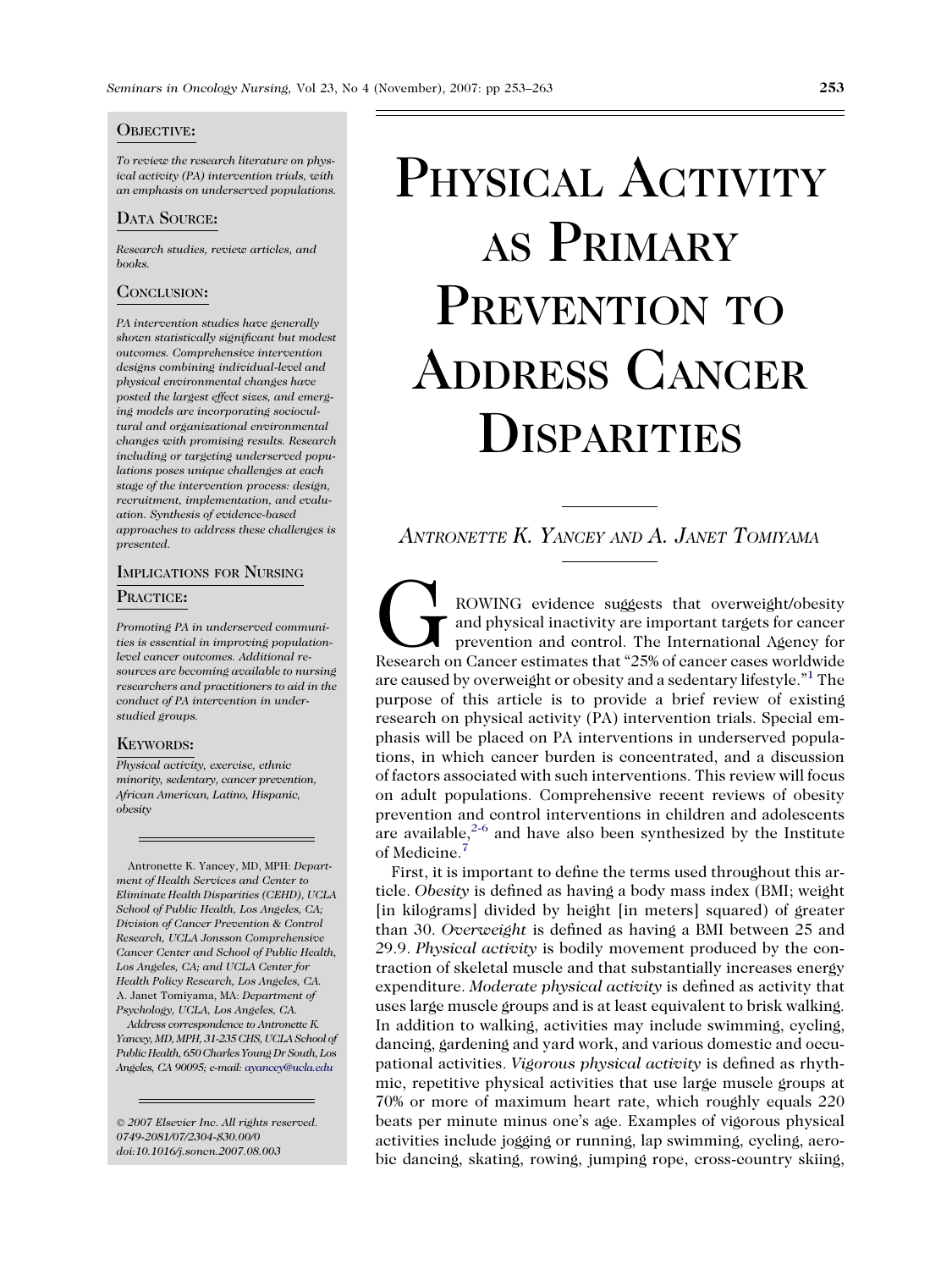hiking or backpacking, racquet sports, and competitive group sports like soccer and basketball.[8](#page-7-0) Sedentary behavior does not have a standard definition, but typically describes a state of physical inactivity and low energy expenditure, classically characterized by excessive TV viewing.<sup>[9](#page-7-0)</sup> Studies have operationalized sedentary lifestyle in a number of ways, such as expending less than 10% of one's daily energy in moderate- to high-intensity activity (in which the metabolic rate increases at least four times from baseline<sup>10</sup>), or performing physical activities such as walking or biking less than 10 minutes per week.<sup>[11](#page-7-0)</sup> Underserved populations are defined as those having minority status based on race/ethnicity, socioeconomic status (SES), gender, sexual orientation, or other sociodemographic characteristics.

## OVERWEIGHT/OBESITY AND INSUFFICIENT PHYSICAL ACTIVITY INCREASE CANCER RISK

 $S$  tudies from the United States have attributed<br>one in five cancer deaths in women, and one in seven in men, to obesity.<sup>[12-14](#page-7-0)</sup> Regular PA has been associated with lower cancer incidence ranging from 10% to 50% across many types, including breast,<sup>15-22</sup> colon,<sup>[22-33](#page-7-0)</sup> endometrial, $34-37$  and lung cancers.<sup>[34,38-40](#page-7-0)</sup> While it is difficult in most epidemiologic studies to disentangle the contributions of sedentariness and obesity to cancer risk, PA clearly exerts its protective influence both directly (for example, by decreasing gastrointestinal transit time, consuming calories needed for tumor growth, improving immune system functioning, and/or postponing pubertal development $41$ ) and indirectly (by decreasing fat stores, favorably altering fat distribution, and preventing weight gain). For further discussion of factors, see Cour-neya and Friedenreich<sup>[42](#page-7-0)</sup> elsewhere in this issue.

Despite this evidence of the cancer-protective influence of PA, more than 60% of Americans do not engage in adequate levels of PA.<sup>[43](#page-7-0)</sup> Physical activity participation is even less common in low SES and ethnic minority populations, despite their higher morbidity and mortality rates for many cancers.[44-46](#page-7-0) In addition, a recent study identified physical inactivity as one of two health behaviors for which relative inequalities are increasing among those with less formal education compared with those with more. $47$  SES-related obesity disparities are also increasing in women and among African Americans.[48](#page-7-0)

## PHYSICAL ACTIVITY INTERVENTION DESIGN, IMPLEMENTATION, AND EVALUATION

any PA intervention trials have been conducted, although few have targeted ethnically diverse or ethnic minority populations, nor have they generally succeeded in engaging representative samples of community residents or staff/members of the geographic areas and organi-zations from which they recruit.<sup>[49](#page-7-0)</sup>

Reviews of the PA intervention research litera-ture<sup>[4,50,51](#page-6-0)</sup> have pointed to several recurrent challenges encountered in promoting PA. First, an active lifestyle is typically not maintained because it competes for time and financial resources with other sedentary but socially valued leisure activities (eg, personal care such as manicures and hair maintenance) and most obligatory PA (eg, for transportation, household chores) has been engineered out of our daily life.<sup>[50,52-55](#page-8-0)</sup> Second, intervention approaches to date have not successfully prompted generalization of PA to situations outside of the immediate intervention.<sup>[50](#page-8-0)</sup> Finally, PA intervention studies have not been strongly rooted in applicable theory and designed to test relevant constructs. However, theoretical models have been fairly anemic in this area, explaining relatively little of the variance in PA adoption, or especially maintenance and discontinuation/ resumption.

#### Level of Intervention

Most of the studies have been individually targeted. Community-based organizations have often been used, but usually as ''staging grounds'' or convenient locations for recruitment and intervention delivery in captive populations, rather than targets for change in the organizational, sociocultural, or physical environments.[56](#page-8-0)

#### Intervention Content

Although the exact design of interventions has varied dramatically from study to study, the interventions have included structured PA sessions and/or exercise "prescriptions" where participants are given specific recommendations for frequency, intensity, type, and time (FITT), or other goal-targeted activities such as using a pedometer to reach 10,000 steps/day. In addition, PA has often been packaged together with other health behaviors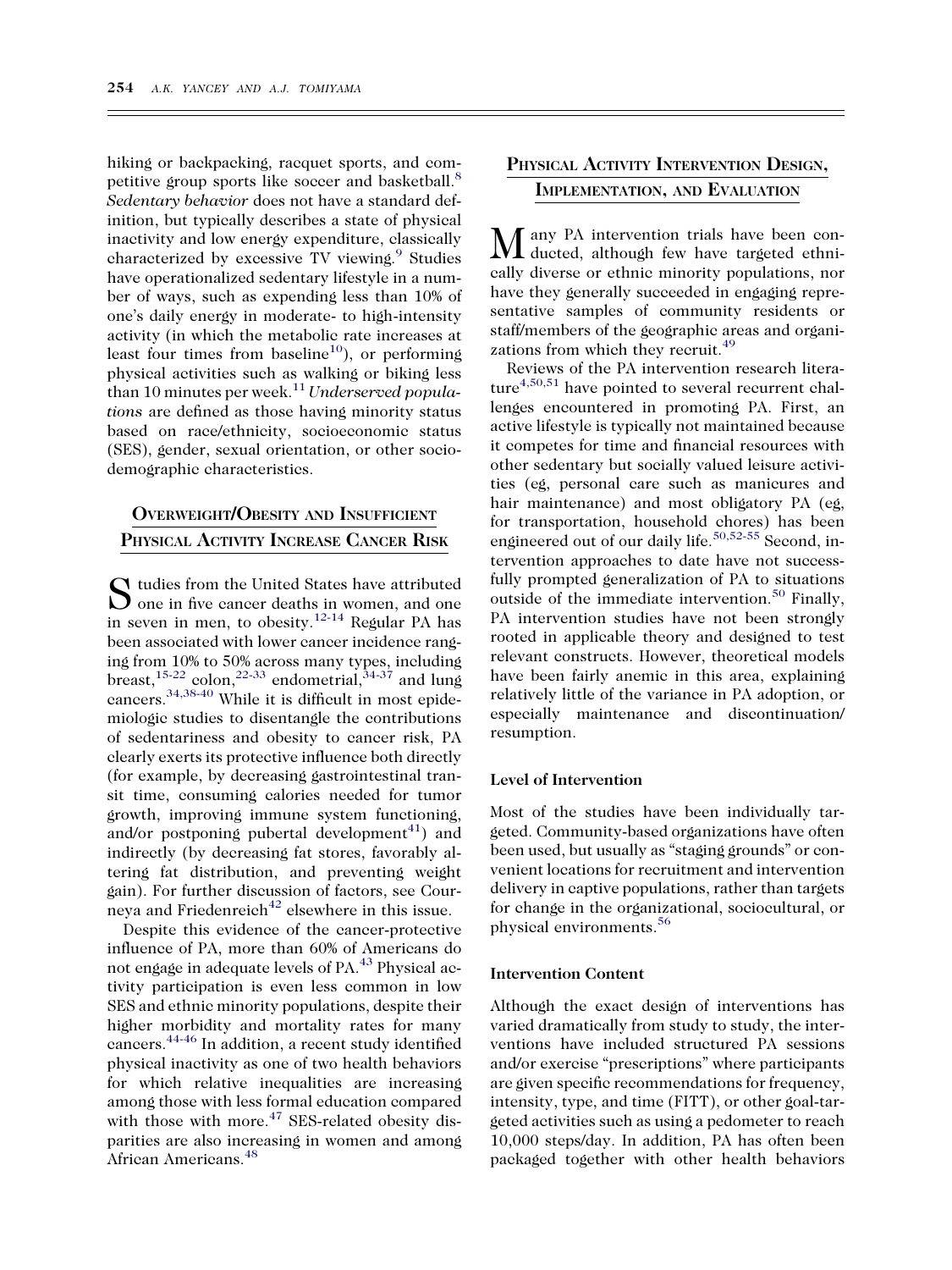to form what are called ''lifestyle modification'' interventions—in combination with nutrition programs, psychosocial interventions such as cognitive behavioral therapy, or interventions designed to increase adherence to chronic disease therapeutic medications.

#### **Efficacy**

A review by Holtzman et  $al<sup>57</sup>$  found that nearly half (45%) of individually targeted PA or fitness promotion interventions were successful in creating statistically significant increases in at least one outcome, generally lasting for at least 3 months post-intervention and producing modest effect sizes (between 0.2 and 0.5). On average, studies targeting moderate intensity PA had larger effect sizes than those targeting vigorous activity. Intervention exposure in this meta-analysis varied widely, from a single mailing to multiple sessions per week over many years. The 102 distinct outcomes studied also varied, from selfreport measures to tests of maximal oxygen uptake.

In worksite settings, recent and methodologically sound PA promotion interventions have generally produced favorable outcomes when using individually tailored theory-based materials and/ or environmental prompts, while those simply offering onsite fitness facilities or referrals to worksite fitness programs have showed little efficacy and engaged only already active or highly moti-vated staff.<sup>[50](#page-8-0)</sup> Comprehensive approaches melding individual-level approaches (counseling, group health education) with physical environmental access (on-site fitness facilities, shower and changing rooms, accessible stairways) have been shown to be more effective in increasing levels of self-reported exercise than single-component interventions. Generalizability of these effects across more representative employee populations and for extended periods of time have yet to be established. Thus, emerging models have incorporated a group performance or skills practice component as a part of routine organizational practice (ie, a sociocultural environmental change), with early promise of increased effectiveness, sustainability, and return on investment for employers.<sup>[56,58](#page-8-0)</sup>

Most relevant to oncology nursing are interventions conducted in health care settings. Health care-based interventions usually consisted of clinicians offering advice regarding PA. Some in-

terventions involve multiple contacts with teams composed of physicians, nurses, health educators, and other mid-level providers.<sup>[59](#page-8-0)</sup> Reviews of this literature (see Marcus et al<sup>50</sup> for a general review) have found mixed results regarding efficacy. Some found overall statistically significant (though modest) results, especially in the short term.<sup>[59,60](#page-8-0)</sup> However, results from other reviews $^{61,62}$  $^{61,62}$  $^{61,62}$  were mixed and inconclusive when comparing interventions to usual-care controls. Qualities of successful interventions included multiple contacts with the health care team, behavioral approaches, supervised PA, equipment provision, and frequent patient follow-up.[59](#page-8-0)

Several research-related challenges are common across studies. First, more research is needed to determine the true efficacy and effectiveness of these interventions. As mentioned above, several PA interventions are packaged together with other types of health behavior interventions (ie, the design is not appropriate and/or the sample size is insufficient to permit discernment of independent intervention component effects). A related question, therefore, is which of the intervention components are most robust, and whether these active components remain viable in stand-alone interventions. Once efficacy is established, research must then be conducted to determine the "real world" feasibility, or effectiveness, of such interventions. An important component of effectiveness is the cost-effectiveness necessary for reimbursement by insurance providers. Reimbursement structures have yet to be systematically investigated as realistic targets of policy change.

## PHYSICAL ACTIVITY INTERVENTION IN UNDERSERVED POPULATIONS

#### Importance for Improving Population-Level Cancer Outcomes

Research on PA interventions in underserved populations is critical to population health for at least three reasons. First, as noted above, such research is critical for the generalizability of study results, given the increasingly diverse U.S. popula- $\text{tion}^{63}$  $\text{tion}^{63}$  $\text{tion}^{63}$  (whites are no longer a majority in California and this will be true of the rest of the country by 2060).<sup>64</sup> For example, African American women are an underrepresented group with disproportionately high rates of obesity and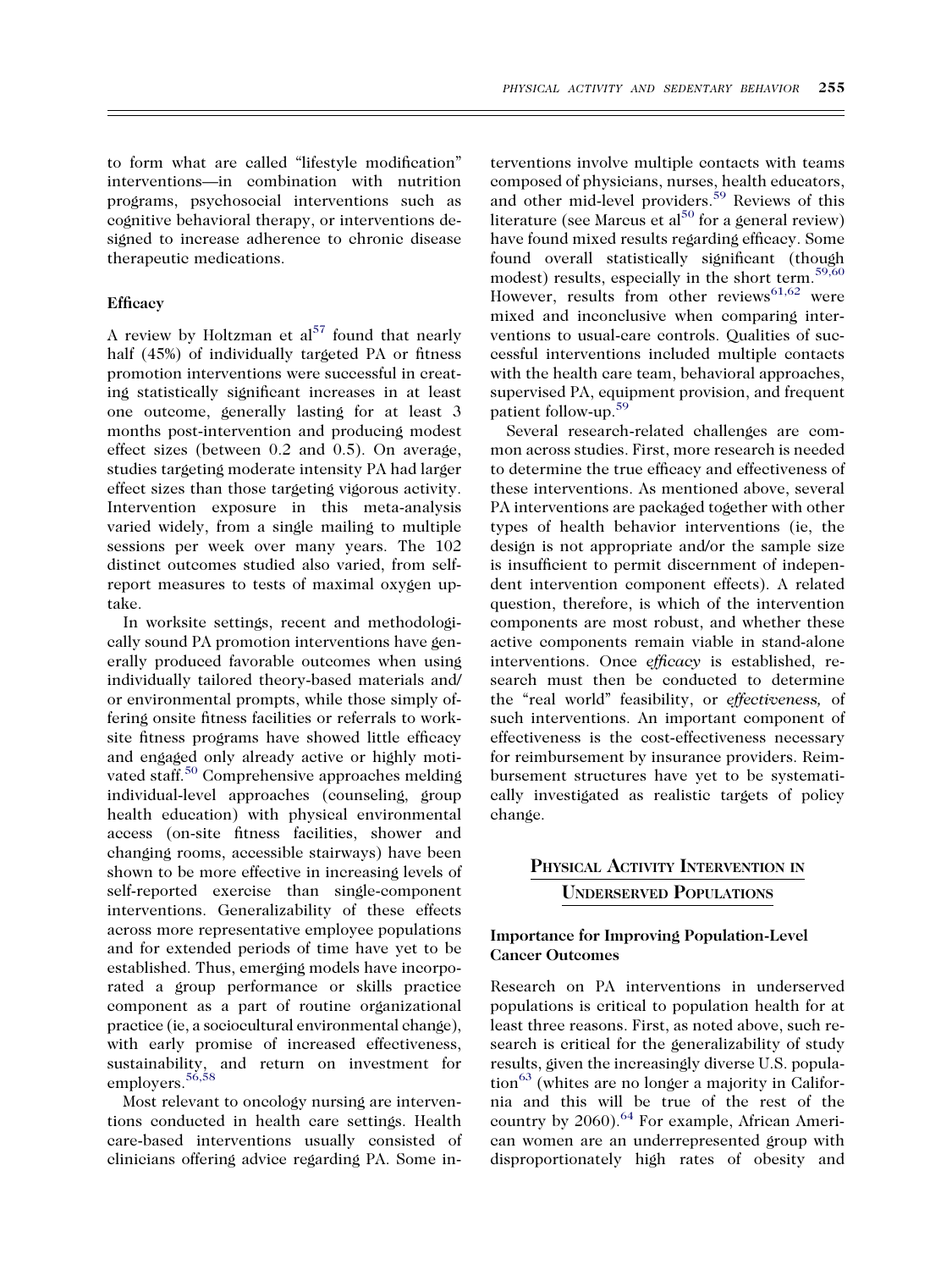physical inactivity compared both with men and women of other ethnicities.<sup>[65](#page-8-0)</sup>

Second, relevant theoretical models must be de-veloped or adapted.<sup>[66](#page-8-0)</sup> In particular, accounting for the ''behavioral economics'' of PA: our evolutionary ''hard-wiring'' to avoid energy expenditure in adulthood<sup>67-69</sup>; stress/mood responses to discrimination and other forms of socioeconomic marginalization $70$ ; and culturally influenced affective/ emotional attraction or distaste for certain surroundings and activities.<sup>58,71,72</sup>

Third, having homogeneous (usually white/ European-American) samples is not ideal in prevention trials. Relatively advantaged populations may already be functioning at a high level, with little room for improvement. This ceiling effect may lead to underestimation of the influence of the intervention.

Fourth, research focusing on underserved populations can uncover subgroup-specific patterns of intervention response. For example, while stair prompts are widely cited as an evidence-based environmental approach to increasing PA levels, they were ineffective in African Americans in the only published stair study presenting subgroup analyses by ethnicity.<sup>[73](#page-8-0)</sup>

Last, there are strong cultural influences on PA and weight-related lifestyles. Ritenbaugh<sup>[74](#page-8-0)</sup> first described obesity as a "culture-bound" syndrome, arguing that the development of obesity can be understood only within specific cultures and their core meanings and behavioral norms. Different cultures have different ideas and norms surrounding PA and eating, as well as obesity. For example, girls and women in African American culture may not wish to perspire because of arduous hair styling maintenance.[50,58,71,75](#page-8-0)

Despite the importance of PA intervention research in underserved populations, little data is available. Most large-scale studies have not had sufficient sample sizes of any underrepresented group to conduct subgroup analyses by ethnicity, much less by ethnicity and gender or SES.<sup>[58,76](#page-8-0)</sup> For example, a review of PA intervention studies published between 1984 and 2000 found only 18 studies with at least 35% African American women comprising the sample.<sup>[77](#page-8-0)</sup> Furthermore, these studies were low in scientific rigor and had high attrition rates. $77,78$  What data that are available suggest that PA interventions are modestly successful, but long-term hard outcomes are equivo-cal, similar to findings for whites.<sup>[55](#page-8-0)</sup> For example, the Fighting Cancer with Fitness (FCF) study,  $^{78}$  $^{78}$  $^{78}$ 

with greater than 70% retention rate at 1-year follow-up, found significant increases in fitness (as measured by the sub-maximal treadmill test) and PA (self-reported), and decreases in BMI at 2 months post-intervention compared with control participants, but only the PA and fitness improvements remained at the 6- and 12-month follow-up assessments.

Thus, conducting PA interventions in underserved populations presents many challenges. The following sections detail these challenges, focusing on issues encountered in recruitment, implementation, and evaluation.

#### Recruitment

One of the greatest challenges for PA interventions targeting underserved populations is recruitment. Members of underserved populations are often reluctant to participate in any sort of scientific trial for several reasons, discussed below (see comprehensive review by Yancey et  $al^{79}$  $al^{79}$  $al^{79}$ ). Because of the scarcity of evidence regarding recruitment specifically for PA intervention trials, some of the information below pertains to intervention research in general, but should be applicable to any type of intervention.

Negative perceptions of the scientific community. Symbolized by the Tuskegee Study (a government study in which treatment for syphilis was intentionally withheld from African American men from poor, rural Alabama), there is a high degree of mistrust of the scientific community in underserved populations, especially within the African American community. The process of informed consent, which is designed to protect participants' rights, is instead sometimes seen as "signing away" one's rights.<sup>[80](#page-8-0)</sup> Mistrust of researchers is also manifested by participants reporting fears of being mistreated or exploited, fears of researchers portraying communities negatively, fears that community health problems will not be addressed, and fears that the researchers are only interested in furthering their own careers. To confront these issues of mistrust, researchers have recommended increased communication with potential participants and being explicit about aligning researchers' goals with the com-munity's goals.<sup>[79](#page-8-0)</sup>

Community involvement. Community involvement from the study's inception has been found to be a critical factor in recruitment.<sup>[79,81](#page-8-0)</sup> Obtaining the support of the community can be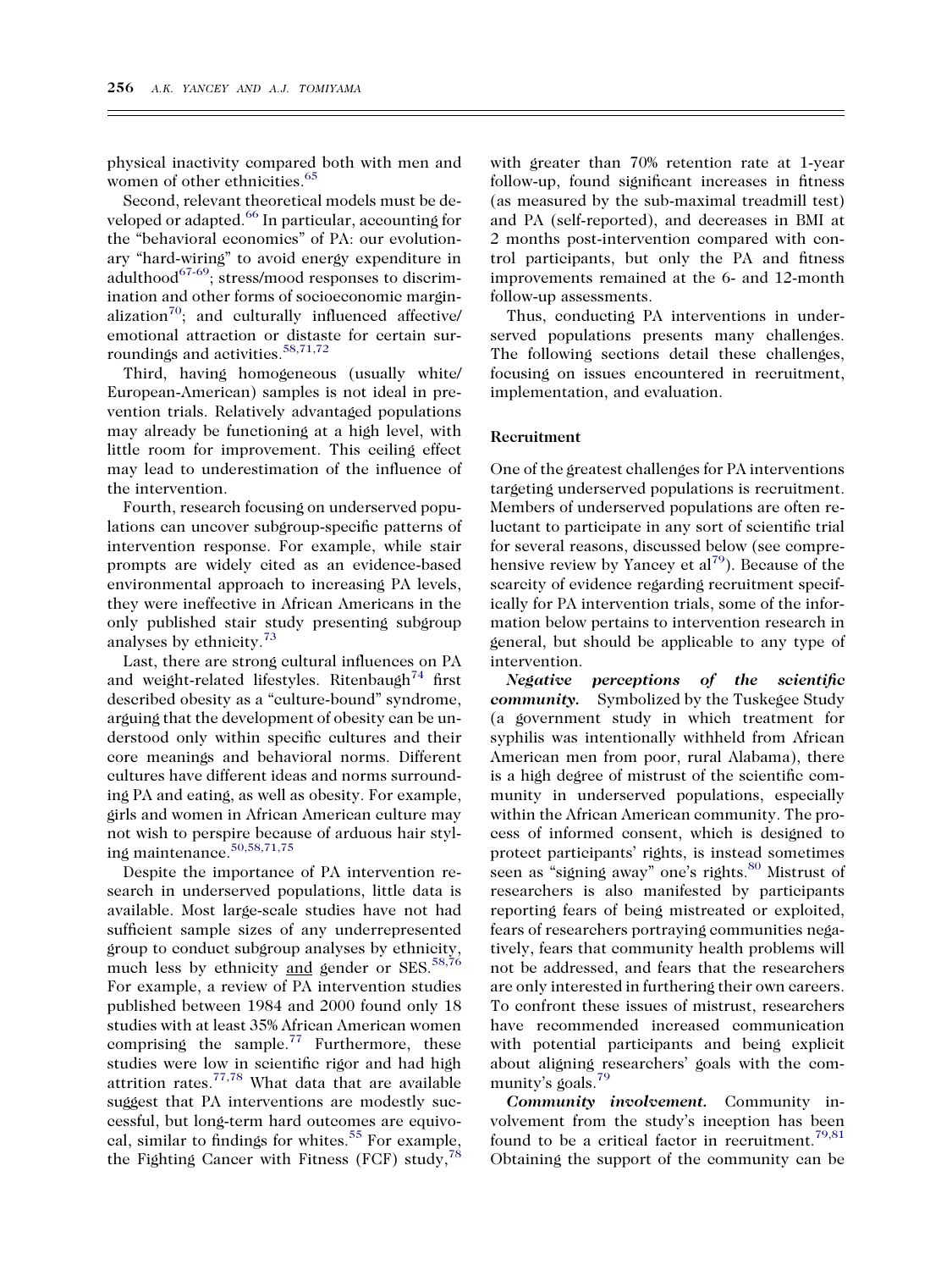facilitated by having investigators who come from the target community ("cultural insiders"). Support from community leaders and activating existing social networks within a community are essential tools for recruitment. Such support can also counteract the mistrust of researchers discussed above. Recruitment through churches and other community-based organizations are common strategies. Recruiting and conducting interventions within community clinics have also been shown to be successful.<sup>[82](#page-8-0)</sup>

Sampling approach. Probability samples (samples that are representative of the population from which they are drawn) are considered the gold standard in scientific research. However, probabilistic sampling often does not net adequate numbers of participants from underserved populations. To allay this, researchers have augmented their probability sampling with community-based recruitment.<sup>[83](#page-8-0)</sup> While focused, communitybased recruitment can be more arduous, timeconsuming, and expensive (for example, Marquez et al<sup>83</sup> spent \$222 per participant compared with \$37 per participant in population-based sampling), such efforts are crucial for ensuring adequate representation of members of underserved populations. At least one understudied group should be over-sampled in the context of population sampling to ensure adequate power for subgroup analyses by ethnicity or SES and, if possible, other key socio-demographic attributes (see below).

Study design. Studies that use random assignment and control groups are the most scientifically rigorous, and also the most difficult in terms of recruitment. Placebos and other no-treatment control groups, randomization, and double-blind procedures are implicated. Potential participants may decline to participate unless they receive some sort of treatment, and being assigned to a control group or not knowing their assignment (in the case of double-blind studies) may decrease their motivation to enroll or invest. These barriers can be overcome by using wait-list control groups (or attention control condition in which the alternative or "control intervention" is also viewed as valuable and needed<sup>78,84</sup>), communicating about the utility of randomization and control groups, and reducing participant burden.<sup>[85](#page-8-0)</sup> The trade-off, however, between scientific rigor and successful recruitment must be balanced.<sup>[86-88](#page-9-0)</sup>

Psychosocial and socioeconomic barriers. Potential participants from underserved popula-

tions may face both psychosocial and socioeconomic barriers to participating. Examples of the former include higher rates of mental disorders (such as depression), hostility, and distress, and lower levels of social support, self-efficacy, and quality of life<sup>[60,79,89](#page-8-0)</sup>; examples of the latter include limited financial resources, limited time, lack of transportation, limited access to child care, and lack of education.<sup>[60](#page-8-0)</sup> Some of these barriers can be overcome by strategies to reduce participant burden (see below) and provide logistic support (eg, child care or transportation vouchers).

Incentives. Providing payments and other incentives (such as free gym memberships<sup>[78](#page-8-0)</sup>) can increase recruitment, participation, and retention (see below), and ameliorate socioeconomic barriers to participation.

Socio-demographic factors. Related to the socioeconomic barriers discussed above are certain socio-demographic factors. For example, if participants' region of residence is far from the study site, recruitment may not be as successful. Immigration status is another important issue.<sup>[82](#page-8-0)</sup> Participants who do not have legal documentation may decline to participate for fear of prosecution and deportation. Potential participants who are recent immigrants or relatively less acculturated may also be less likely to participate because of language or cultural differences. Other sociodemographic factors associated with physical inactivity that should be considered include older age, female gender, and lesbian sexual orientation.[58](#page-8-0)

Cultural targeting. Some studies have found success in matching recruiters with the race/ethnicity of participants $90$  or utilizing a community member as a recruiter<sup>[91](#page-9-0)</sup> Others have found recruiter experience and/or training recruiters to be more important than ethnic matching. $91$  A potential participant's ethnic identity is likely an important mediating factor in whether race/ ethnicity-matched recruitment will be effective.  $92$ Cultural targeting is also relevant to intervention implementation, discussed below.

#### Implementation

Implementation refers to how well an intervention is actually carried out, or delivered. Many of the same issues pertaining to recruitment are relevant to implementation. It should be noted that there is a paucity of data on the actual implementation of PA interventions, and the sections below will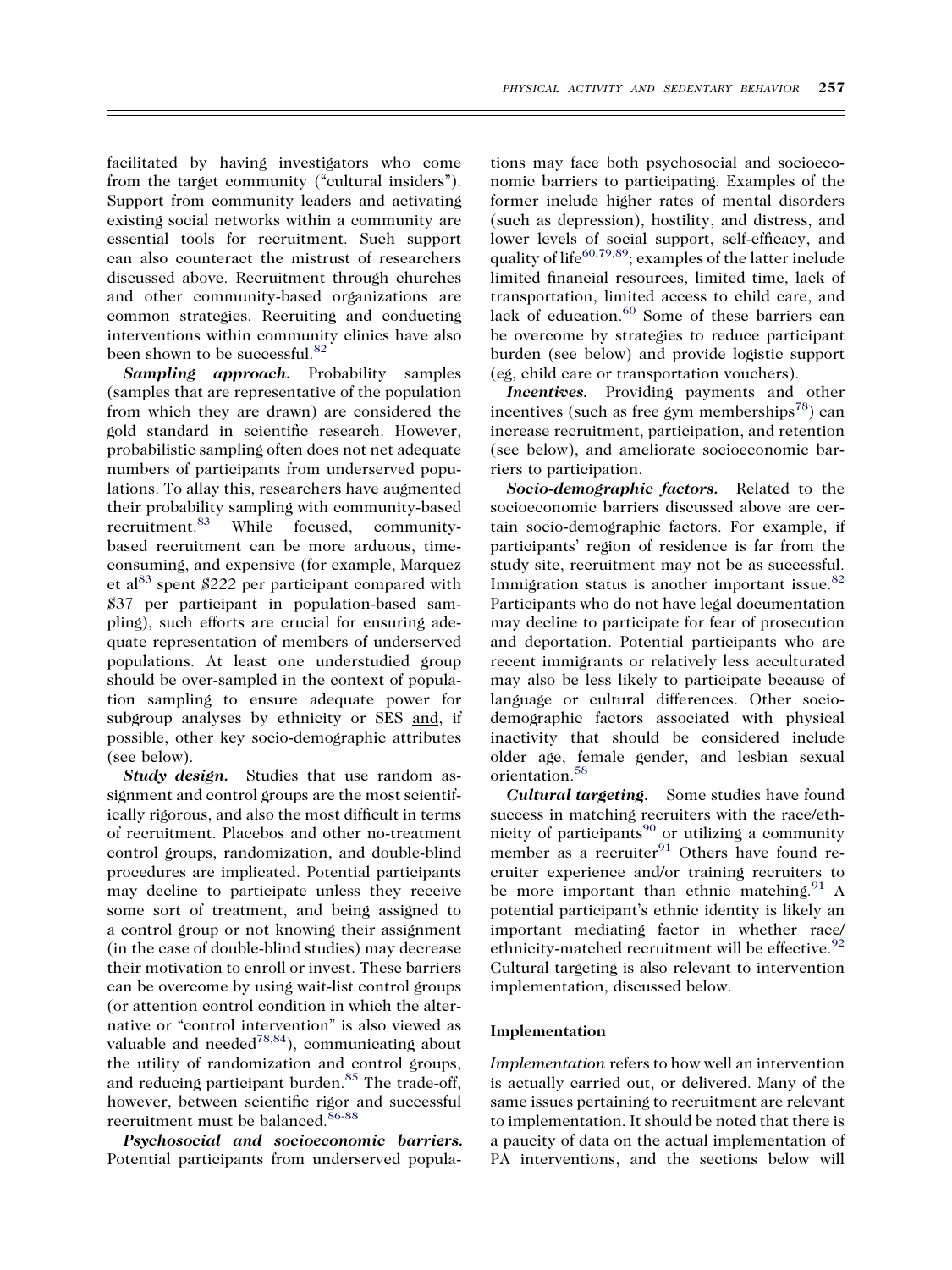borrow from related literatures and intervention research in general.

Retention. Retention of participants from underserved populations refers both to the completion of intervention protocols and presentation for all assessments. This is perhaps the greatest obstacle to successful implementation of interventions. High rates of attrition are often found among racial/ethnic minority participants. Many of the same psychosocial, socioeconomic, and sociodemographic barriers involved in recruitment (for example, mental distress, lack of transportation, lack of time, lack of child care, and lack of residence stability) are also problems for retention. Reducing these barriers (for example, providing transportation or conducting intervention sessions near the participants, having flexible scheduling, or providing child care) will improve retention. Timely incentive payments have also been shown to increase retention.<sup>[78,93](#page-8-0)</sup> Researchers can further improve retention rates by having the same staff (preferably from the community) over time, and having these staff be accessible (such as through a toll-free phone number) and familiar with the participants and their families. Intensive followup contact with participants and strong social support have also been recommended.<sup>[79](#page-8-0)</sup>

Cultural targeting. Interventions that are culturally incongruous are unlikely to be successfully implemented.<sup>79</sup> At a very basic level, this entails translation of study materials into languages other than English when appropriate. At the levels of complexity necessary in most intervention research, cultural targeting means that content conveyed and people and settings depicted are culturally salient and compatible. $94$  For instance, golfing as an example of PA may be irrelevant or unrealistic financially for some participants. A key aspect of successful cultural targeting is selection of appropriate messengers and models for the intervention. Beyond racial/ethnic congruence of at least some of the intervenors, particularly those in decision-making positions,  $95,96$  intervention staff must be sensitive to the potential psychosocial, socioeconomic, and socio-demographic challenges facing participants. Much more research is needed, however, to gauge the efficacy of cultural adaptations and the specificity of targeting needed. $^{50}$  $^{50}$  $^{50}$ 

Adherence. Even if participants do not fail to present for assessments or drop out of the study, the issue of participant investment, or active engagement in intervention delivery activities and adherence to the intervention protocol, remains

important. Complicated, time-consuming, and difficult intervention protocols can interfere with adherence. $60,79$  Notably, many studies do not adequately measure or report adherence, interfering with researchers' abilities to assess and address this problem.

#### Evaluation

The conclusions we draw from intervention findings are only as good as the quality of their evaluations. Several evaluation issues are particularly relevant for underserved populations.

Measure selection. Outcome measures should be carefully selected to be relevant to study participants (ie, validated in socio-demographically similar samples). Sociocultural factors should be considered. For example, phlebotomy may not be acceptable as a measure in some cultures or groups, and other methods (such as salivary sampling) may be more palatable.  $97$ 

Evaluation staff. As in recruitment and implementation staff selection, participants must feel comfortable with evaluators. Feelings of discomfort in evaluation sessions might interfere with honesty in self-report measures, and may negatively affect study retention and intervention adherence. For example, in the Fighting Cancer with Fitness study<sup>78</sup> mentioned above, problems arose when young white female college student intern evaluators were tasked with measuring the waist and hip circumferences of obese older African American women. Participants felt that the students' facial expressions and comments conveyed disdain for their body sizes and shapes.

Logistical concerns. Evaluation sessions should be arranged to favor participant convenience over research staff convenience. However, some clinical/physiologic measurements, such as blood insulin levels, must be conducted in hospital, clinic, or university settings. In such cases, logistical support should be provided, as earlier noted.

#### **CONCLUSION**

The field of oncology nursing will benefit from understanding the importance of PA, both for primary prevention as well as for survival and quality of life (see Ingram and Viscovsky,  $^{98}$  $^{98}$  $^{98}$  Knobf et al,<sup>[99](#page-9-0)</sup> and Young-McCaughan and Arzola,<sup>[100](#page-9-0)</sup> elsewhere in this issue). While further research is clearly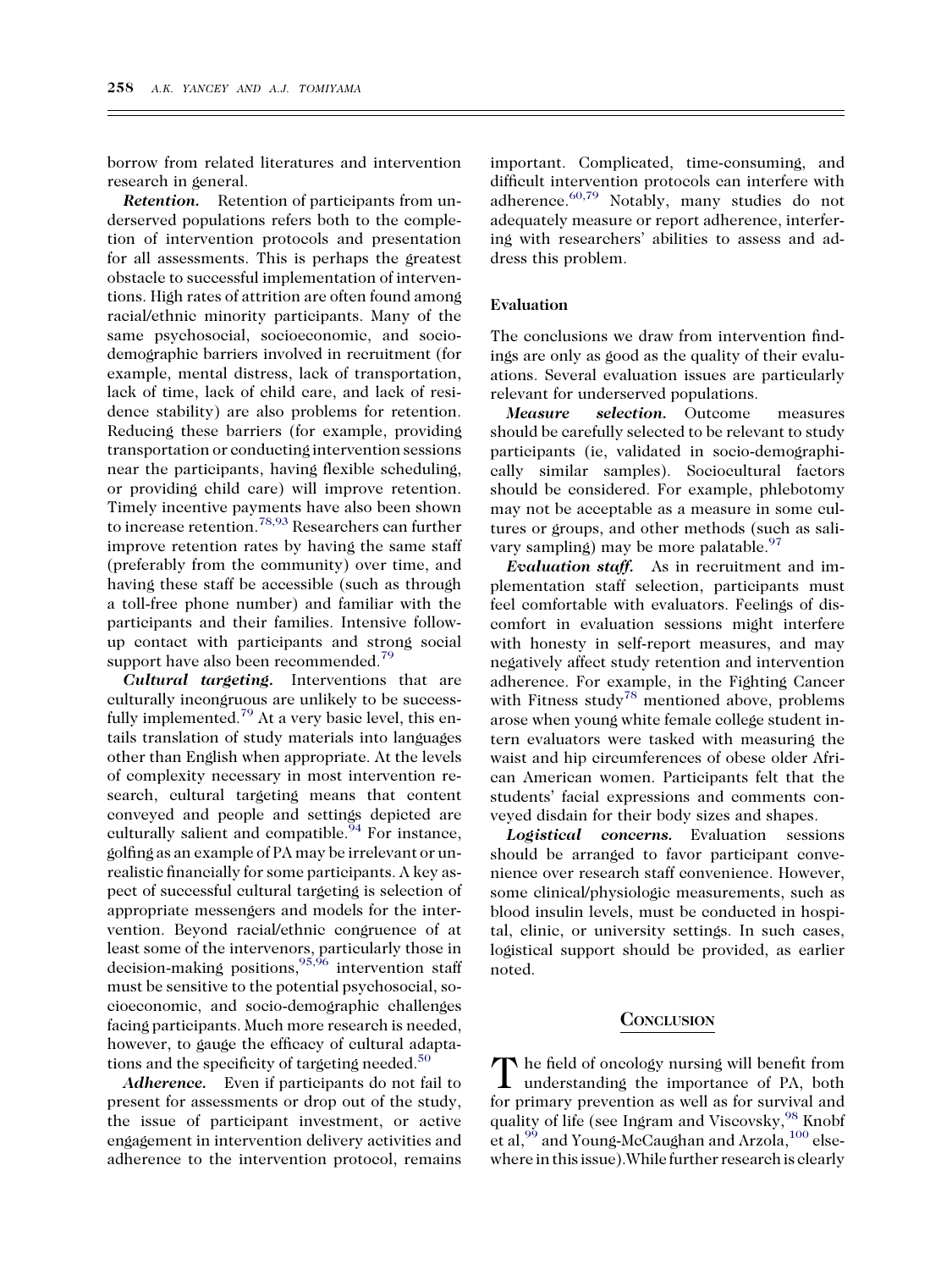<span id="page-6-0"></span>needed on PA interventions in clinical settings, the available research has provided some starting points for successful intervention. These include providing the patient with multiple contacts with providers and frequent follow-up interactions.[59](#page-8-0)

Addressing underserved populations is an important concern for oncology at all levels of prevention. For example, while Latinos tend to have lower than average cancer prevalence rates, they present at a later stage and have poorer survival.[101](#page-9-0) Recent efforts spearheaded by the National Cancer Institute (NCI) have attempted to address these issues within primary care settings. For example, the NCI-funded Latin American Cancer Research Coalition (LACRC) created cooperative relationships between academic researchers, community clinics, and community partners and organizations in Washington, DC.<sup>[82,95](#page-8-0)</sup> The National Black Leadership Initiative on Cancer and National Hispanic Leadership Initiative on Cancer are similar national efforts, with various degrees of local involvement and implementation. The Centers for Disease Control and Prevention (CDC) have also funded eight Cancer Prevention and Control Research Network sites across the U.S. to foster such communitybased participatory research approaches. Several focus on PA.<sup>[102](#page-9-0)</sup>

The following recommendations may be helpful in increasing the quantity, quality, representativeness and, hence, potential impact of PA promotion research on cancer outcomes:

- Identify and widely disseminate information about diversity-targeted PA research resources that erode territorial disease-specific ''silos'' (eg, the African American Collaborative Obesity Research Network, $103$  the 25 newly funded National Center for Minority Health and Health

Disparities planning projects,<sup>104</sup> CDC-funded Racial and Ethnic Approaches to Community Health projects,  $105-114$  or the CDC-funded WISEWOMAN projects<sup>115-133</sup>).

- Expand pipeline programs to cultivate ''cultural insider'' researchers, those able to integrate cultural contextual factors into research question development, hypothesis generation, intervention design and implementation, measure selection and evaluation to optimize cultural salience and, ultimately, intervention efficacy and effectiveness. Examples include the special NCI grant mechanisms requiring researchers at majority institutions commanding substantial extramural research funding to partner with faculty at minority-serving institutions (eg, historically black colleges and universities), and the Californiabased Minority Training Program in Cancer Control Research.[134,135](#page-10-0)
- $\bullet$  Set research priorities and involve professional associations (ASCO, ASPO, Black Nurses groups, etc.) in advocacy for resources to support them. Examples include validation of instruments in culturally diverse samples, and setting standards and providing incentives (eg, research supplements) to create consistency in construct and measure selection, because resources are perennially constrained, a more systematic approach may provide more ''bang for the buck.''

#### ACKNOWLEDGMENT

The authors gratefully acknowledge the manuscript preparation assistance of Danielle Osby, as well as helpful comments from Drs. Traci Mann, Elliot Berkman, Emily Falk, James Hilger, and Ashley Moskovich.

#### **REFERENCES**

1. Friedenreich CM, Thune I, Brinton LA, et al. Epidemiologic issues related to the association between physical activity and breast cancer. Cancer 1998;83(suppl 3):600-610.

2. Flynn MA, McNeil DA, Maloff B, et al. Reducing obesity and related chronic disease risk in children and youth: a synthesis of evidence with 'best practice' recommendations. Obes Rev 2006;7(suppl 1):7-66.

3. Katz DL, O'Connell M, Yeh MC, et al. Public health strategies for preventing and controlling overweight and obesity in school and worksite settings: a report on recommendations of the Task Force on Community Preventive Services. MMWR Recomm Rep 2005;54(RR-10):1-12.

4. Sharma M. School-based interventions for childhood and adolescent obesity. Obes Rev 2006;7:261-269.

5. Summerbell CD, Waters E, Edmunds LD, et al. Interventions for preventing obesity in children. Cochrane Database Syst Rev 2005;3:CD001871.

6. Homer C, Simpson LA. Childhood obesity: what's health care policy got to do with it? Health Aff (Millwood) 2007;26: 441-444.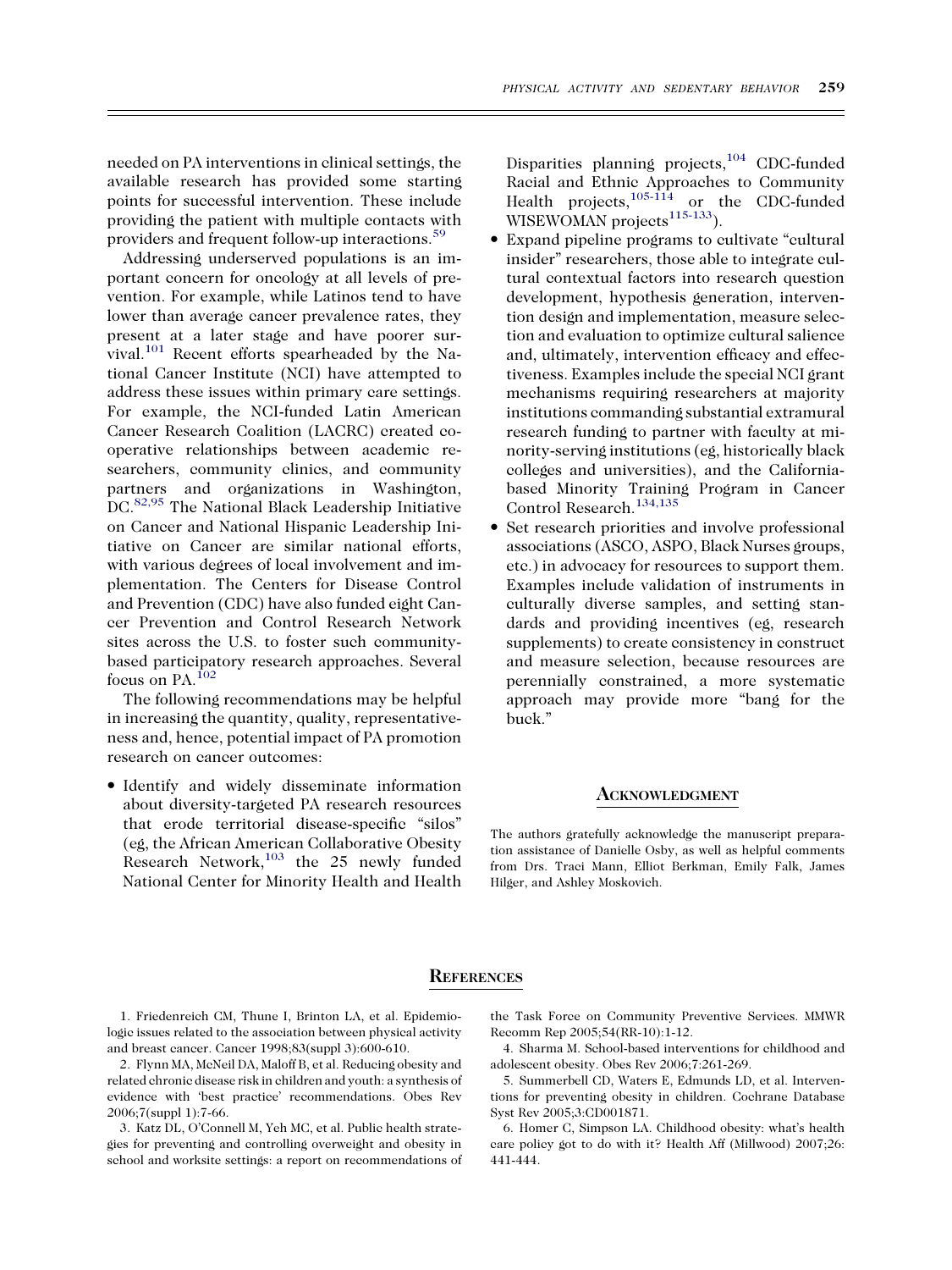<span id="page-7-0"></span>7. Institute of Medicine. Progress in preventing childhood obesity: How do we measure up? Washington, DC: National Academies of Sciences; 2006.

8. United States Department of Health and Human Services. Physical activity and health: A report of the Surgeon General. Atlanta, GA: U.S. Department of Health and Human Services, Centers for Disease Control and Prevention, 1996.

9. Ricciardi R. Sedentarism: a concept analysis. Nurs Forum 2005;40:79-87.

10. Bernstein MS, Morabia A, Sloutskis D. Definition and prevalence of sedentarism in an urban population. Am J Public Health 1999;89:862-867.

11. Yancey AK, Wold CM, McCarthy WJ, et al. Physical inactivity and overweight among Los Angeles County adults. Am J Prev Med 2004;27:146-152.

12. Calle EE, Thun MJ. Obesity and cancer. Oncogene 2004;23:6365-6378.

13. Calle EE, Thun MJ, Petrelli JM, et al. Body-mass index and mortality in a prospective cohort of U.S. adults. N Engl J Med 1999;341:1097-1105.

14. Vigneri P, Frasca F, Sciacca L, et al. Obesity and cancer. Nutr Metab Cardiovasc Dis 2006;16:1-7.

15. Friedenreich CM, Rohan TE. Recreational physical activity and risk of benign proliferative epithelial disorders of the breast in women. Eur J Cancer Prev 1994;3:465-471.

16. Thune I, Brenn T, Lund E, et al. Physical activity and the risk of breast cancer. N Engl J Med 1997;336:1269-1275.

17. Verloop J, Rookus MA, van der Kooy K, et al. Physical activity and breast cancer risk in women aged 20-54 years. J Natl Cancer Inst 2000;92:128-135.

18. Gammon MD, John EM, Britton JA. Recreational and occupational physical activities and risk of breast cancer. J Natl Cancer Inst 1998;90:100-117.

19. Gammon MD, Schoenberg JB, Britton JA, et al. Recreational physical activity and breast cancer risk among women under age 45 years. Am J Epidemiol 1998;147:273-280.

20. McTiernan A, Kooperberg C, White E, et al. Recreational physical activity and the risk of breast cancer in postmenopausal women: the Women's Health Initiative Cohort Study. JAMA 2003;290:1331-1336.

21. McTiernan A, Stanford JL, Weiss NS, et al. Occurrence of breast cancer in relation to recreational exercise in women age 50-64 years. Epidemiology 1996;7:598-604.

22. Kruk J, Aboul-Enein HY. Physical activity in the prevention of cancer. Asian Pac J Cancer Prev 2006;7:11-21.

23. Wu AH, Paganini-Hill A, Ross RK, et al. Alcohol, physical activity and other risk factors for colorectal cancer: a prospective study. Br J Cancer 1987;55:687-694.

24. Levi F, Pasche C, Lucchini F, et al. Occupational and leisure-time physical activity and the risk of colorectal cancer. Eur J Cancer Prev 1999;8:487-493.

25. Tang R, Wang JY, Lo SK, et al. Physical activity, water intake and risk of colorectal cancer in Taiwan: a hospital-based case-control study. Int J Cancer 1999;82:484-489.

26. Martinez ME, Giovannucci E, Spiegelman D, et al. Leisure-time physical activity, body size, and colon cancer in women. Nurses' Health Study Research Group. J Natl Cancer Inst 1997;89:948-955.

27. Slattery ML, Schumacher MC, Smith KR, et al. Physical activity, diet, and risk of colon cancer in Utah. Am J Epidemiol 1988;128:989-999.

28. Slattery ML, Potter J, Caan B, et al. Energy balance and colon cancer–Beyond physical activity. Cancer Res 1997;57:75-80.

29. Slattery ML, Edwards S, Curtin K, et al. Physical activity and colorectal cancer. Am J Epidemiol 2003;158:214-224.

30. Tavani A, Gallus S, La Vecchia C, et al. Physical activity and risk of ovarian cancer: an Italian case-control study. Int J Cancer 2001;91:407-411.

31. Potter JD. Risk factors for colon neoplasia–Epidemiology and biology. Eur J Cancer 1995;31A:1033-1038.

32. Macfarlane GJ, Lowenfels AB. Physical activity and colon cancer. Eur J Cancer Prev 1994;3:393-398.

33. Colditz GA, Cannuscio CC, Frazier AL. Physical activity and reduced risk of colon cancer: implications for prevention. Cancer Causes Control 1997;8:649-667.

34. Friedenreich CM, Orenstein MR. Physical activity and cancer prevention: etiologic evidence and biological mechanisms. J Nutr 2002;132(suppl 11):3456S-3464S.

35. Sturgeon SR, Brinton LA, Berman ML, et al. Past and present physical activity and endometrial cancer risk. Br J Cancer 1993;68:584-589.

36. Moradi T, Nyren O, Bergstrom R, et al. Risk for endometrial cancer in relation to occupational physical activity: a nationwide cohort study in Sweden. Int J Cancer 1998;76: 665-670.

37. Terry P, Baron JA, Weiderpass E, et al. Lifestyle and endometrial cancer risk: a cohort study from the Swedish Twin Registry. Int J Cancer 1999;82:38-42.

38. Sellers TA, Potter JD, Folsom AR. Association of incident lung cancer with family history of female reproductive cancers: the Iowa Women's Health Study. Genet Epidemiol 1991;8: 199-208.

39. Thune I, Lund E. The influence of physical activity on lung-cancer risk: a prospective study of 81,516 men and women. Int J Cancer 1997;70:57-62.

40. Wannamethee SG, Shaper AG, Walker M. Physical activity and risk of cancer in middle-aged men. Br J Cancer 2001;85:1311-1316.

41. Hallal PC, Victora CG, Azevedo MR, et al. Adolescent physical activity and health: a systematic review. Sports Med 2006;36:1019-1030.

42. Courneya KS, Friedenreich CM. Physical activity and cancer control. Semin Oncol Nurs 2007;23:242-252.

43. National Center for Chronic Disease Prevention and Health Promotion (CfDCaP). Physical activity and good nutrition: essential elements to prevent chronic diseases and obesity 2003. Nutr Clin Care 2003;6:135-138.

44. Jemal A, Siegel R, Ward E, et al. Cancer statistics, 2006. CA Cancer J Clin 2006;56:106-130.

45. Smith SC Jr, Clark LT, Cooper RS, et al. Discovering the full spectrum of cardiovascular disease: Minority Health Summit 2003: report of the Obesity, Metabolic Syndrome, and Hypertension Writing Group. Circulation 2005;111: e134-e139.

46. Myers HF, Kagawa-Singer M, Kumanyika SK, et al. Behavioral risk factors related to chronic diseases in ethnic minorities. Health Psychol 1995;14:613-621.

47. Harper S, Lynch J. Trends in socioeconomic inequalities in adult health behaviors among U.S. states, 1990-2004. Public Health Rep 2007;122:177-189.

48. Truong KD, Sturm R. Weight gain trends across sociodemographic groups in the United States. Am J Public Health 2005;95:1602-1606.

49. Gibson CA, Kirk EP, LeCheminant JD, et al. Reporting quality of randomized trials in the diet and exercise literature for weight loss. BMC Med Res Methodol 2005;5:9.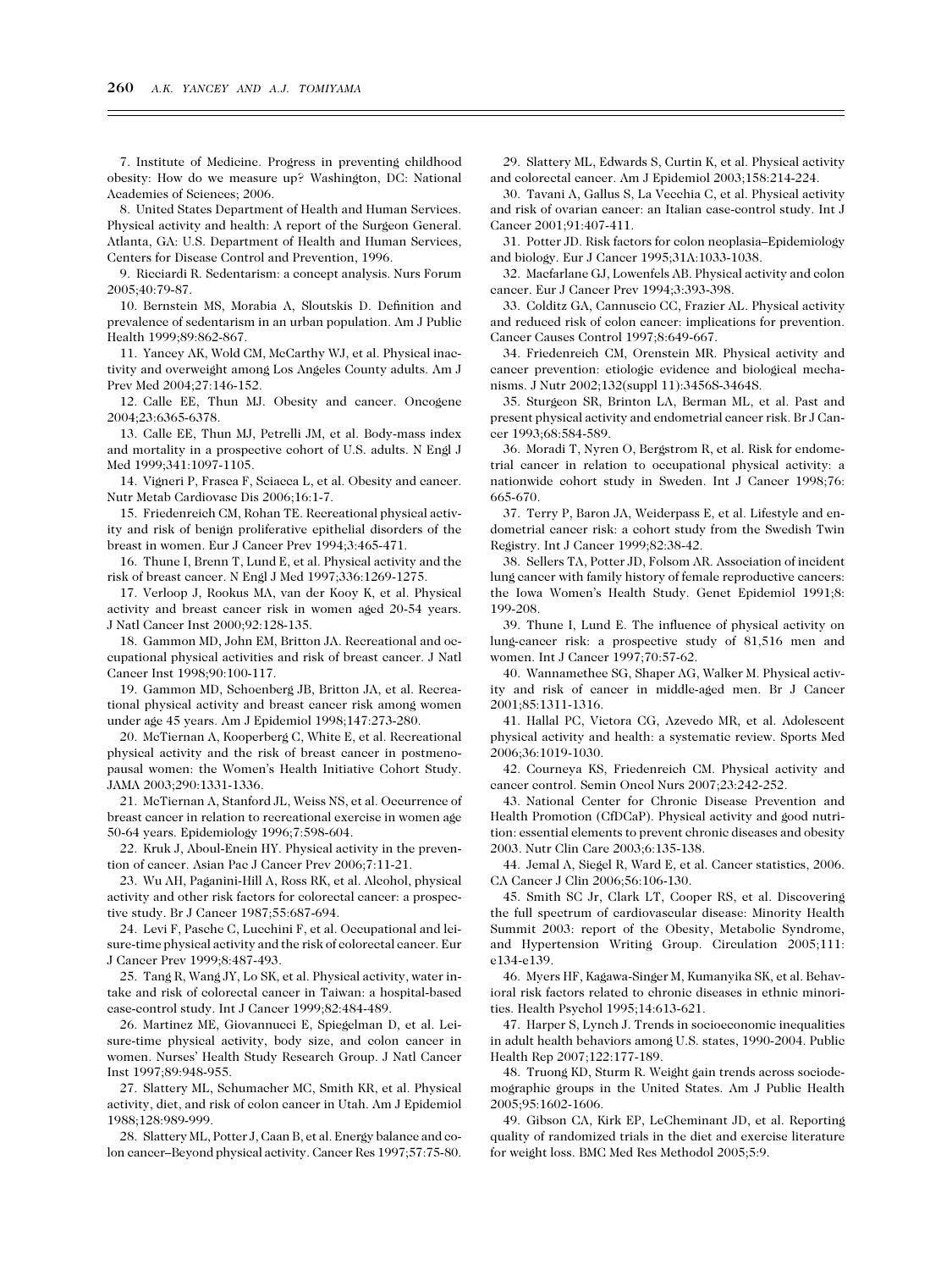<span id="page-8-0"></span>50. Marcus BH, Williams DM, Dubbert PM, et al. Physical activity intervention studies: what we know and what we need to know: a scientific statement from the American Heart Association Council on Nutrition, Physical Activity, and Metabolism (Subcommittee on Physical Activity); Council on Cardiovascular Disease in the Young; and the Interdisciplinary Working Group on Quality of Care and Outcomes Research. Circulation 2006;114:2739-2752.

51. Story M. School-based approaches for preventing and treating obesity. Int J Obes Relat Metab Disord 1999;23(suppl 2):S43-S51.

52. Biddle SJ, Gorely T, Stensel DJ. Health-enhancing physical activity and sedentary behaviour in children and adolescents. J Sports Sci 2004;22:679-701.

53. Timperio A, Salmon J, Ball K. Evidence-based strategies to promote physical activity among children, adolescents and young adults: review and update. J Sci Med Sport 2004;7(suppl 1):20-29.

54. Stone EJ, McKenzie TL, Welk GJ, et al. Effects of physical activity interventions in youth. Review and synthesis. Am J Prev Med 1998;15:298-315.

55. Marcus BH, Dubbert PM, Forsyth LH, et al. Physical activity behavior change: issues in adoption and maintenance. Health Psychol 2000;19(suppl 1):32-41.

56. Yancey A, Pronk N, Cole B. Environmental and policy approaches to obesity prevention in the workplace. In: Kumanyika SK, Brownson R, eds. Obesity epidemiology & prevention: a handbook. New York: Springer; 2007.

57. Holtzman J, Schmitz K, Babes G, et al. Effectiveness of behavioral interventions to modify physical activity behaviors in general populations and cancer patients and survivors. Evid Rep Technol Assess (Summ) 2004;102:1-8.

58. Yancey AK, Ory MG, Davis SM. Dissemination of physical activity promotion interventions in underserved populations. Am J Prev Med 2006;31(suppl 4):S82-S91.

59. Simons-Morton DG, Calfas KJ, Oldenburg B, et al. Effects of interventions in health care settings on physical activity or cardiorespiratory fitness. Am J Prev Med 1998;15: 413-430.

60. Eakin EG, Glasgow RE, Riley KM. Review of primary carebased physical activity intervention studies: effectiveness and implications for practice and future research. J Fam Pract 2000;49:158-168.

61. Eaton CB, Menard LM. A systematic review of physical activity promotion in primary care office settings. Br J Sports Med 1998;32:11-16.

62. Eden KB, Orleans CT, Mulrow CD, et al. Does counseling by clinicians improve physical activity? A summary of the evidence for the U.S. Preventive Services Task Force. Ann Intern Med 2002;137:208-215.

63. O'Malley AS, Gonzalez RM, Sheppard VB, et al. Primary care cancer control interventions including Latinos: a review. Am J Prev Med 2003;25:264-271.

64. National Center for Health Statistics, Methodology and Assumptions for the Population Projections of the United States: 1999-2100. Available at: [http://www.census.](http://www.census.gov/population/www/documentation/twps0038.html) [gov/population/www/documentation/twps0038.html](http://www.census.gov/population/www/documentation/twps0038.html). Population Projections Program, Population Division, U.S. Census Bureau, Department of Commerce, 2000 (accessed July 31, 2007).

65. Ogden CL, Carroll MD, Curtin LR, et al. Prevalence of overweight and obesity in the United States, 1999-2004. JAMA 2006;295:1549-1555.

66. Kumanyika SK, Ewart CK. Theoretical and baseline considerations for diet and weight control of diabetes among blacks. Diabetes Care 1990;13:1154-1162.

67. Sturm R. The economics of physical activity: societal trends and rationales for interventions. Am J Prev Med 2004;27(suppl 3):126-135.

68. Zimring C, Joseph A, Nicoll GL, et al. Influences of building design and site design on physical activity: research and intervention opportunities. Am J Prev Med 2005;28(suppl 2): 186-193.

69. Levine JA, Vander Weg MW, Hill JO, et al. Non-exercise activity thermogenesis: the crouching tiger hidden dragon of societal weight gain. Arterioscler Thromb Vasc Biol 2006;26: 729-736.

70. Krieger N. Stormy weather: race, gene expression, and the science of health disparities. Am J Public Health 2005;95: 2155-2160.

71. Day K. Active living and social justice: planning for physical activity in low-income, black, and Latino communities. J Am Planning Assoc 2006;72:88-99.

72. Yancey A. Social ecological influences on obesity control: instigating problems and informing potential solutions. Obesity Management 2007;3:74-79.

73. Andersen RE, Franckowiak SC, Snyder J, et al. Can inexpensive signs encourage the use of stairs? Results from a community intervention. Ann Intern Med 1998;129:363-369.

74. Ritenbaugh C. Obesity as a culture-bound syndrome. Cult Med Psychiatry 1982;6:347-361.

75. Kumanyika SK. Obesity treatment in minorities. In: Wadden TA, Stunkard AJ, eds. Obesity: Theory and Therapy. Ed 3. New York, NY: Guilford Publications; 2002, pp 416-446.

76. Kumanyika SK, Shults J, Fassbender J, et al. Outpatient weight management in African-Americans: the Healthy Eating and Lifestyle Program (HELP) study. Prev Med 2005;41:488- 502.

77. Banks-Wallace J, Conn V. Interventions to promote physical activity among African American women. Public Health Nurs 2002;19:321-335.

78. Yancey AK, McCarthy WJ, Harrison GG, et al. Challenges in improving fitness: results of a community-based, randomized, controlled lifestyle change intervention. J Womens Health (Larchmt) 2006;15:412-429.

79. Yancey AK, Ortega AN, Kumanyika SK. Effective recruitment and retention of minority research participants. Ann Rev Public Health 2006;27:1-28.

80. Herring P, Montgomery S, Yancey AK, et al. Understanding the challenges in recruiting blacks to a longitudinal cohort study: the Adventist health study. Ethn Dis 2004;14:423-430.

81. Yancey A. Facilitating health promotion in communities of color. Cancer Res Ther Control 1999;8:113-122.

82. Kreling BA, Canar J, Catipon E, et al. Latin American Cancer Research Coalition. Community primary care/academic partnership model for cancer control. Cancer 2006;107(suppl 8):2015-2022.

83. Marquez MA, Muhs JM, Tosomeen A, et al. Costs and strategies in minority recruitment for osteoporosis research. J Bone Miner Res 2003;18:3-8.

84. Maxwell AE, Bastani R, Vida P, et al. Physical activity among older Filipino-American women. Women Health 2002;36:67-79.

85. Moser DK, Dracup K, Doering LV. Factors differentiating dropouts from completers in a longitudinal, multicenter clinical trial. Nurs Res 2000;49:109-116.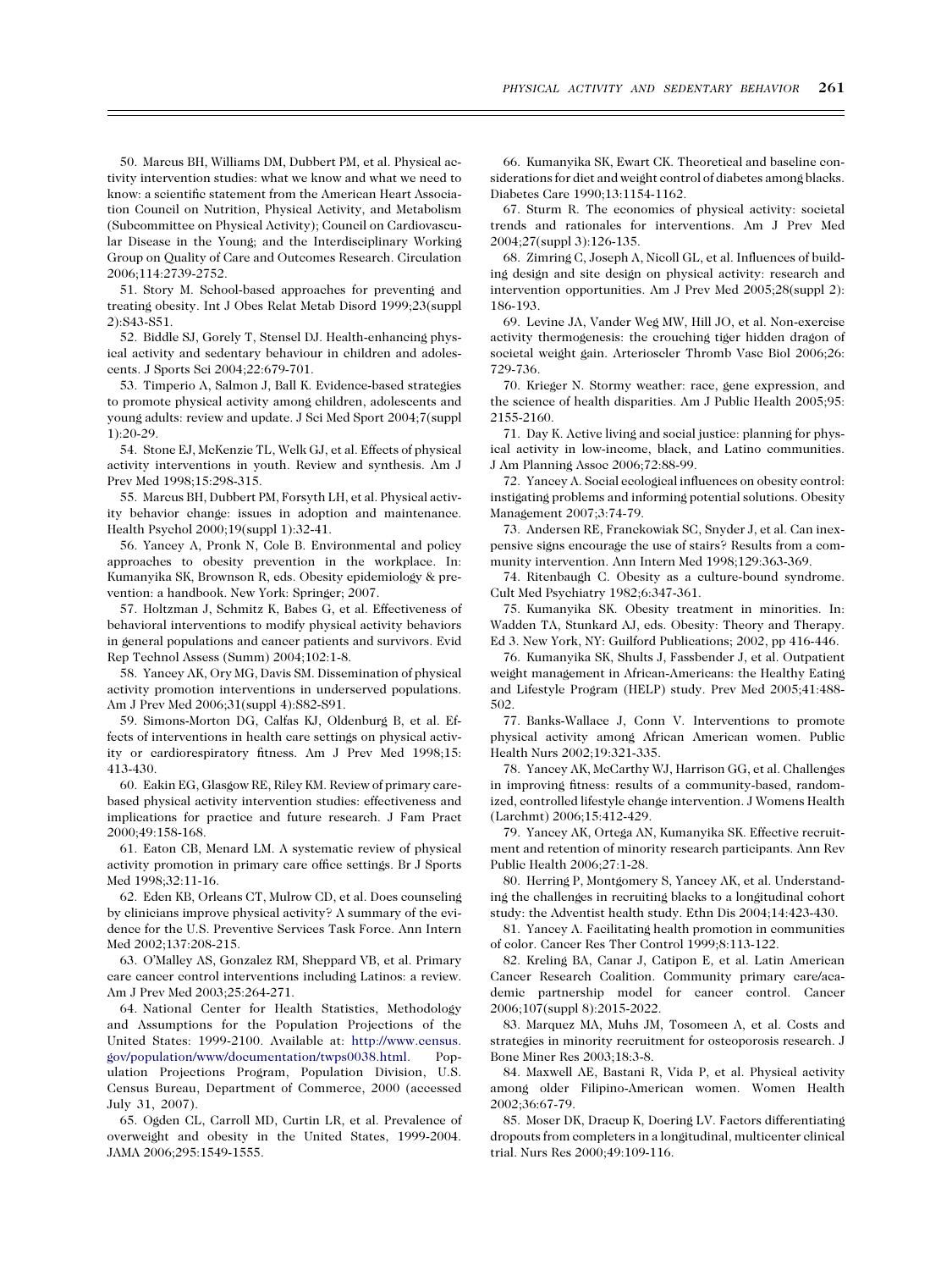<span id="page-9-0"></span>86. Cardona M, Joshi R. The challenge of balancing methodological rigour and practical needs in low-income settings: what we are doing and what we need to do better. Crit Publ Health 2007;17:81-89.

87. Wilcox S, Laken M, Bopp M, et al. Increasing physical activity among church members: community-based participatory research. Am J Prev Med 2007;32:131-138.

88. El Ansari W, Phillips CJ. The costs and benefits to participants in community partnerships: a paradox? Health Promot Pract 2004;5:35-48.

89. Woods MN, Harris KJ, Mayo MS, et al. Participation of African Americans in a smoking cessation trial: a quantitative and qualitative study. J Natl Med Assoc 2002;94:609-618.

90. Moorman PG, Newman B, Millikan RC, et al. Participation rates in a case-control study: the impact of age, race, and race of interviewer. Ann Epidemiol 1999;9:188-195.

91. Arean PA, Alvidrez J, Nery R, et al. Recruitment and retention of older minorities in mental health services research. Gerontologist 2003;43:36-44.

92. Siegel JM, Yancey AK, McCarthy WJ. Overweight and depressive symptoms among African-American women. Prev Med 2000;31:232-240.

93. Yancey AK, Miles OL, McCarthy WJ, et al. Differential response to targeted recruitment strategies to fitness promotion research by African-American women of varying body mass index. Ethn Dis 2001;11:115-123.

94. Kreuter MW, Lukwago SN, Bucholtz RD, et al. Achieving cultural appropriateness in health promotion programs: targeted and tailored approaches. Health Educ Behav 2003;30: 133-146.

95. Sheppard VB, Cox LS, Kanamori MJ, et al. Brief report: if you build it, they will come: methods for recruiting Latinos into cancer research. J Gen Intern Med 2005;20:444-447.

96. Yancey AK, Kumanyika SK, Ponce NA, et al. Populationbased interventions engaging communities of color in healthy eating and active living: a review. Prev Chronic Dis 2004;1: A09.

97. McCarthy WJ, Yancey A, Siegel JM, et al. Obesity correlates with elevated blood pressure, not cholesterol, among ethnic minority adolescents. Prev Chronic Dis 2007 (in press).

98. Ingram C, Visovsky C. Exercise intervention to modify physiologic risk factors in cancer survivors. Semin Oncol Nurs 2007;23:275-284.

99. Knobf MT, Musanti R, Dorward J. Exercise and quality of life outcomes in patients with cancer. Semin Oncol Nurs 2007; 23:285-296.

100. Young-McCaughan S, Arzola SM. Exercise intervention research for patients with cancer on treatment. Semin Oncol Nurs 2007;23:264-274.

101. Huerta EE. Cancer statistics for Hispanics, 2003: good news, bad news, and the need for a health system paradigm change. CA Cancer J Clin 2003;53:205-207.

102. Lara A, Yancey AK, Tapia-Conyer R, et al. Pausa para tu salud: Integration of PA breaks into Mexican Health Ministry organizational routine may reduce weight and waistlines. Prev Chronic Dis [in press].

103. Kumanyika SK, Gary TL, Lancaster KJ, et al. Achieving healthy weight in African-American communities: research perspectives and priorities. Obes Res 2005;13: 2037-2047.

104. National Center for Minority Health and Health Disparities. Computer retrieval of information on scientific projects. Available at: [http://crisp.cit.nih.gov.](http://crisp.cit.nih.gov)

105. Giles WH, Liburd L. Reflections on the past, reaching for the future: REACH 2010–the first 7 years. Health Promot Pract 2006;7(suppl 3):179S-180S.

106. Liburd LC, Giles HW, Mensah GA. Looking through a glass, darkly: eliminating health disparities. Prev Chronic Dis 2006;3:A72.

107. Liburd LC, Jack L Jr, Williams S, et al. Intervening on the social determinants of cardiovascular disease and diabetes. Am J Prev Med 2005;29(suppl 1):18-24.

108. Yancey AK, Lewis LB, Sloane DC, et al. Leading by example: a local health department-community collaboration to incorporate physical activity into organizational practice. J Public Health Manag Pract 2004;10:116-123.

109. Centers for Disease Control and Prevention. Racial and Ethnic Approaches to Community Health projects. Available at: <http://www.cdc.gov/reach/index.htm>. (accessed July 31, 2007).

110. Sloane DC, Diamant AL, Lewis LB, et al. Improving the nutritional resource environment for healthy living through community-based participatory research. J Gen Intern Med 2003;18:568-575.

111. Lewis LB, Sloane DC, Nascimento LM, et al. African Americans' access to healthy food options in South Los Angeles restaurants. Am J Public Health 2005;95:668-673.

112. Sloane D, Nascimento L, Flynn G, et al. Assessing resource environments to target prevention interventions in community chronic disease control. J Health Care Poor Underserved 2006;17(suppl 2):146-158.

113. Yancey AK, Lewis LB, Guinyard JJ, et al. Putting promotion into practice: the African Americans building a legacy of health organizational wellness program. Health Promot Pract 2006;7(suppl 3):233S-246S.

114. Airhihenbuwa CO, Liburd L. Eliminating health disparities in the African American population: the interface of culture, gender, and power. Health Educ Behav 2006;33: 488-501.

115. Parra-Medina D, Wilcox S, Thompson-Robinson M, et al. A replicable process for redesigning ethnically relevant educational materials. J Womens Health (Larchmt) 2004;13:579-588.

116. Arias I. The legacy of child maltreatment: long-term health consequences for women. J Womens Health (Larchmt) 2004;13:468-473.

117. Centers for Disease Control and Prevention. WISE-WOMAN. Well-Integrated Screening and Evaluation for Women Across the Nation. Availableat: [http://www.cdc.gov/wisewoman.](http://www.cdc.gov/wisewoman) (accessed July 31, 2007).

118. Farris RP, Haney DM, Dunet DO. Expanding the evidence for health promotion: developing best practices for WISE-WOMAN. J Womens Health (Larchmt) 2004;13:634-643.

119. Finkelstein EA, Khavjou OA, Mobley LR, et al. Racial/ ethnic disparities in coronary heart disease risk factors among WISEWOMAN enrollees. J Womens Health (Larchmt) 2004; 13:503-518.

120. Finkelstein EA, Wittenborn JS, Farris RP. Evaluation of public health demonstration programs: the effectiveness and cost-effectiveness of WISEWOMAN. J Womens Health (Larchmt) 2004;13:625-633.

121. Goodman J, Fry WF Jr. Toward optimal health: the experts discuss therapeutic humor. Interview by Jodi R. Godfrey. J Womens Health (Larchmt) 2004;13:474-479.

122. Jacobs AD, Ammerman AS, Ennett ST, et al. Effects of a tailored follow-up intervention on health behaviors, beliefs, and attitudes. J Womens Health (Larchmt) 2004;13: 557-568.